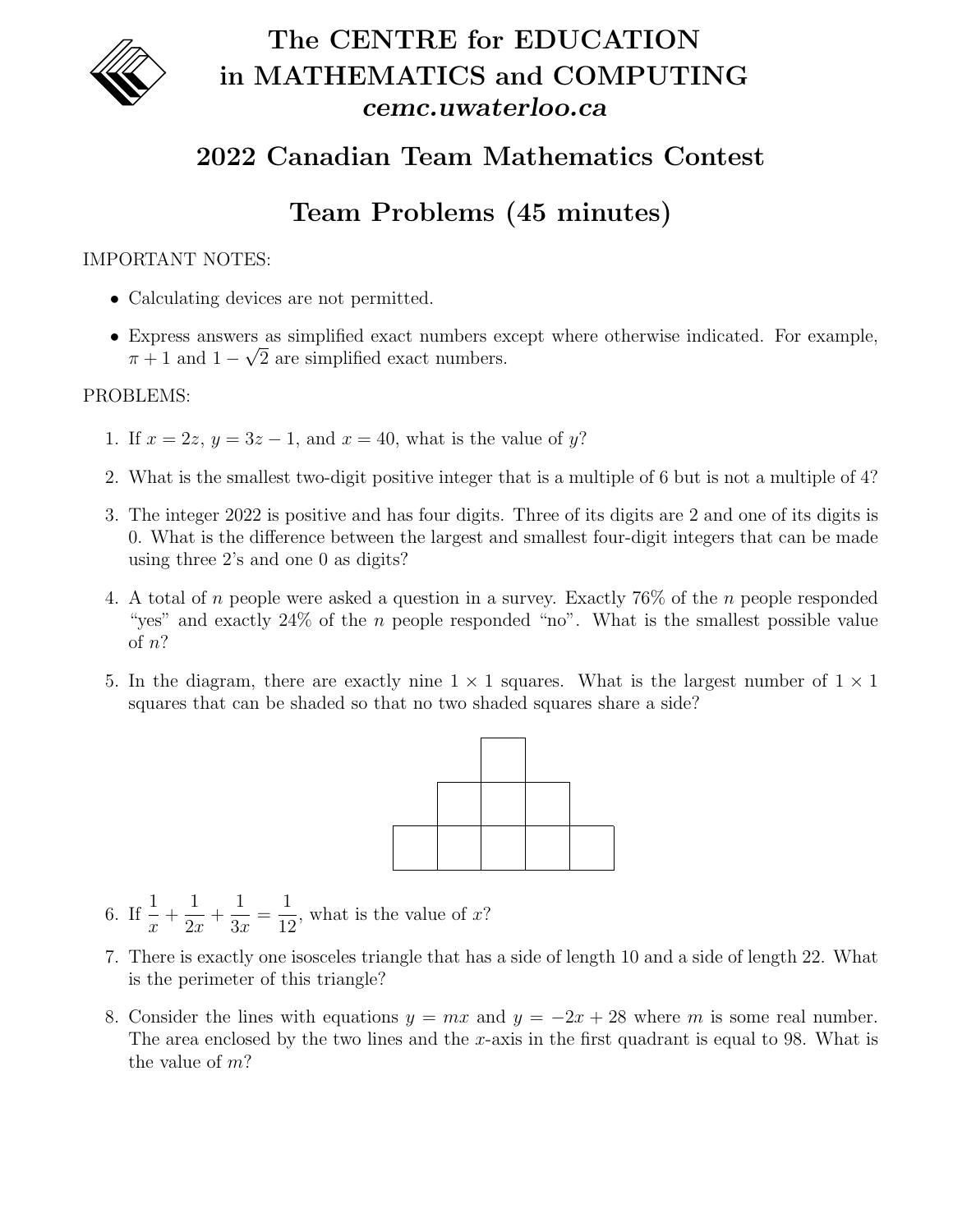9. A solid cube has a volume of  $1000 \text{ cm}^3$ . A cube with volume  $64 \text{ cm}^3$  is removed from one corner of the cube. The resulting solid has a total of nine faces: three large squares that were faces of the original cube, three of the original faces with a square removed from one corner, and three smaller squares. One of the smaller square faces is shaded. The ratio of the area of the shaded face to the surface area of the new solid is of the form  $2 : x$ . What is the value of x?



10. For some integers *n*, the expression  $\frac{8(n-1)}{6n}$  $\frac{\sigma(n-1)}{(n-1)(n-2)}$  is equal to an integer M. What is the sum of all possible values of  $M$ ?

- 11. A total of \$425 was invested in three different accounts, Account A, Account B and Account C. After one year, the amount in Account A had increased by 5%, the amount in Account B had increased by 8%, and the amount in Account C had increased by 10%. The increase in dollars was the same in each of the three accounts. How much money was originally invested in Account C?
- 12. All the points on the line with equation  $y = 3x + 6$  are translated up 3 units, then translated left 4 units, and then reflected in the line with equation  $y = x$ . Determine the y-intercept of the resulting line.
- 13. A list of integers consists of  $(m + 1)$  ones,  $(m + 2)$  twos,  $(m + 3)$  threes,  $(m + 4)$  fours, and  $(m+5)$  fives. The average (mean) of the list of integers is  $\frac{19}{6}$ 6 . What is m?
- 14. Ann, Bohan, Che, Devi, and Eden each ordered a different meal at a restaurant and asked for their own bill. Although the correct five bills arrived at the table, none of them were given to the correct person. If the following four statements are true, who was given the bill for Bohan's meal?
	- Che and Eden ordered meals with the same cost.
	- Devi's bill was given to the same person whose bill was given to Devi.
	- Ann, Bohan, and Eden were each given a bill for less money than the meal they ordered.
	- Ann's bill was given to Che.
- 15. The points  $P(2,0), Q(11,-3)$  and  $R(x,3)$  are the vertices of a triangle with  $\angle PQR = 90^\circ$ . What is the value of  $x$ ?
- 16. The equation  $x^2 7x + k = 0$  has solutions  $x = 3$  and  $x = a$ . The equation  $x^2 8x + k + 1 = 0$ has solutions  $x = b$  and  $x = c$ . What is the value of  $a + bc$ ?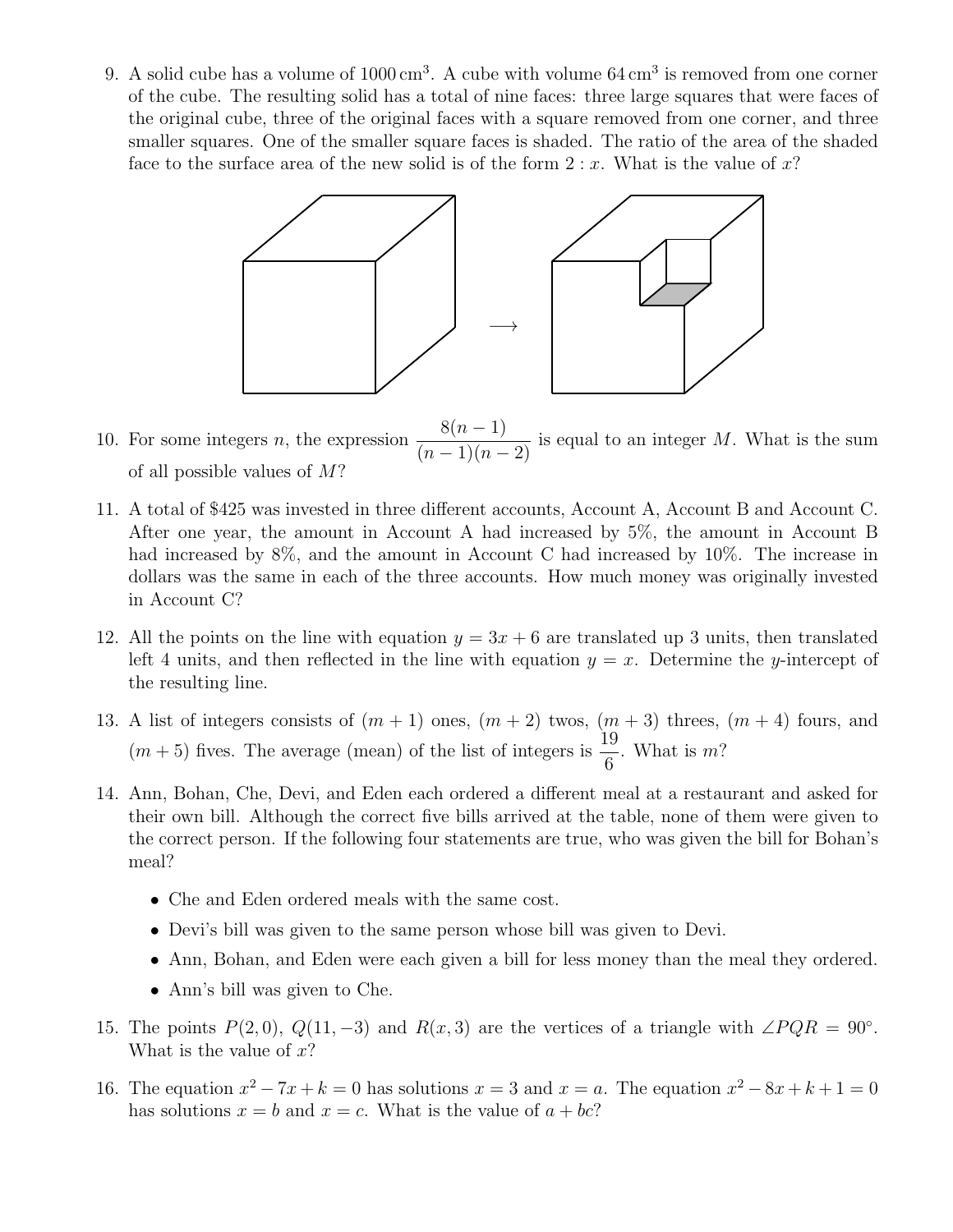- 17. The functions  $f(x)$  and  $g(x)$  are defined by  $f(x) = 9^x$  and  $g(x) = \log_3(9x)$ . The real number x satisfies  $g(f(x)) = f(g(2))$ . What is the value of x?
- 18. The real number  $\theta$  is an angle measure in degrees that satisfies  $0^{\circ} < \theta < 360^{\circ}$  and

$$
2022^{{2\sin^2\theta - 3\sin\theta + 1}} = 1.
$$

The sum of the possible values of  $\theta$  is  $k^{\circ}$ . What is the value of  $k$ ?

19. The vertices of a  $3 \times 1 \times 1$  rectangular prism are A, B, C, D, E, F, G, and H so that AE, BF, CG, and DH are edges of length 3. Point I and point J are on AE so that  $AI = IJ = JE = 1$ . Similarly, points K and L are on BF so that  $BK = KL = LF = 1$ , points M and N are on CG so that  $CM = MN = NG = 1$ , and points O and P are on DH so that  $DO = OP = PH = 1$ . For every pair of the 16 points A through P, Maria computes the distance between them and For every pair of the 10 points A through P, maria computes the distance<br>lists the 120 distances. How many of these 120 distances are equal to  $\sqrt{2}$ ?



20. In the diagram, the circle has radius  $\sqrt{5}$ . Rectangle  $ABCD$  has C and D on the circle, A and B outside the circle, and AB tangent to the circle. What is the area of  $ABCD$  if  $AB = 4AD$ ?

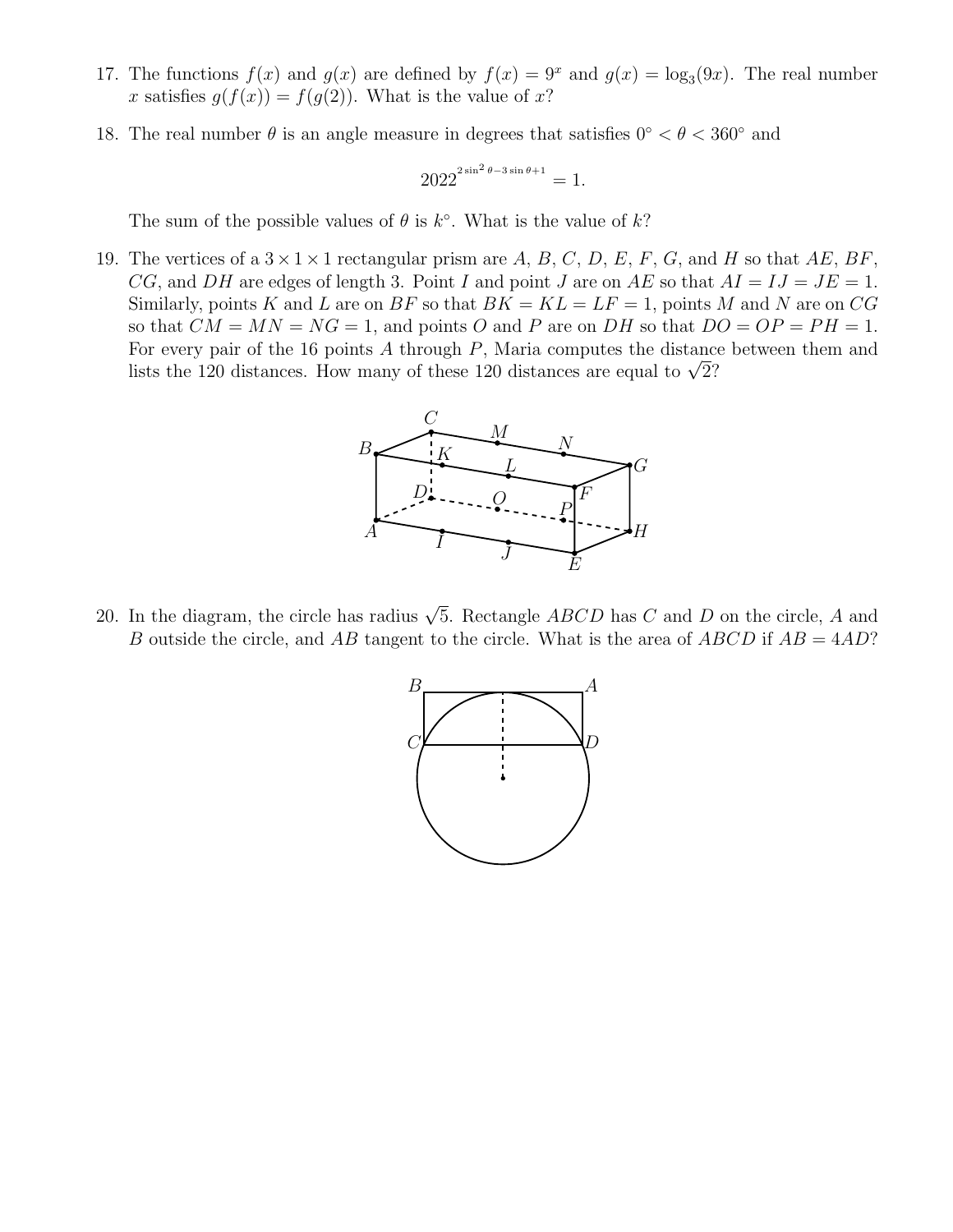21. A square piece of paper  $ABCD$  is white on one side and grey on the other side. Initially, the paper is flat on a table with the grey side down. Point  $E$  is on  $BC$  so when the paper is folded along  $AE$ , B lands on diagonal AC. Similarly, point F is on DC so that when the paper is folded along  $AF$ , D lands on  $AC$ . After these folds, the resulting shape is kite  $AECF$ . What fraction of the area of AECF is grey?



- 22. The integers x, y, z, and p satisfy the equation  $x^2 + xz xy yz = -p$ . Given that p is prime, what is the value of  $|y + z|$  in terms of p? Your answer should refer to the variable p so that it works for every prime number p.
- 23. Riley has 64 cubes with dimensions  $1 \times 1 \times 1$ . Each cube has its six faces labelled with a 2 on two opposite faces and a 1 on each of its other four faces. The 64 cubes are arranged to build a  $4 \times 4 \times 4$  cube. Riley determines the total of the numbers on the outside of the  $4 \times 4 \times 4$ cube. How many different possibilities are there for this total?
- 24. Jane places the integers 1 through 9 in the nine cells of a  $3 \times 3$  grid. The sum of the three integers in a row is called a "row sum" and the product of the three integers in a column is called a "column product". After Jane arranges the integers, the following properties hold.
	- Each integer is used exactly once.
	- The integer 1 is in the leftmost cell of the second row.
	- The integer 8 is in the centre cell.
	- The three row sums are equal.
	- The largest column product and the smallest column product differ by at most 40.

Determine all possibilities for the largest column product.

#### Question  $25$  is on the next page